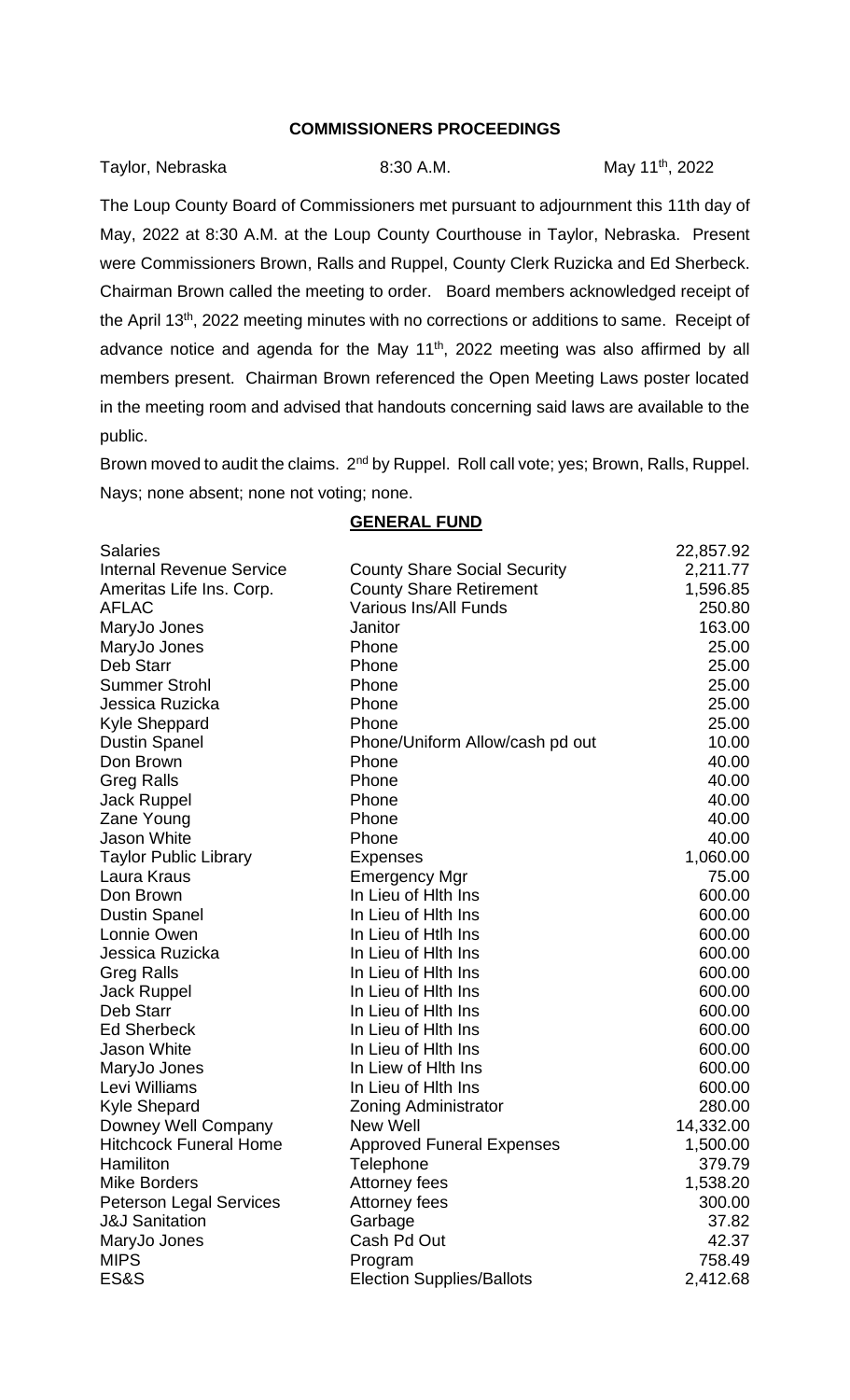| <b>Custer Public Power District</b>          | Electricity             | 148.37    |
|----------------------------------------------|-------------------------|-----------|
| Eakes                                        | <b>Office Supplies</b>  | 269.95    |
| Village of Taylor                            | Sewer/Landfill Fee      | 36.58     |
| <b>NACO</b>                                  | Dues                    | 50.00     |
| Microfilm Imaging Systems Inc                | <b>Equipment Rental</b> | 52.00     |
| <b>Valley County Sheriff</b>                 | Jail Keep               | 50.00     |
| <b>Saint Louis University</b>                | Toxicology              | 165.50    |
| <b>Staples Credit Plan</b>                   | <b>Office Supplies</b>  | 85.42     |
| <b>Central Ne Assesor's Association Dues</b> |                         | 20.00     |
| <b>DAS State Accounting</b>                  | <b>Network</b>          | 52.00     |
| <b>Verizon Wireless</b>                      | Wireless internet       | 82.86     |
| <b>NCAA</b>                                  | Dues                    | 334.00    |
| <b>Corner Stop</b>                           | Fuel                    | 186.64    |
| Nebraska Weed Control Ass.                   | Dues                    | 210.00    |
| Schaper & White                              | Secretary/service fees  | 150.00    |
| Don Brown                                    | Mileage                 | 11.70     |
| <b>Greg Ralls</b>                            | Mileage                 | 5.85      |
| <b>Jack Ruppel</b>                           | Mileage                 | 18.72     |
| <b>GLW Extention office</b>                  | <b>County Share</b>     | 1,720.72  |
| <b>TOTAL GENERAL FUND</b>                    |                         | 60,382.00 |

## **AMBULANCE FUND**

| <b>Hamilton</b>                 | Phone/Internet               | 101.77 |
|---------------------------------|------------------------------|--------|
| Dearborn National Life Ins. Co. | <b>EMT/FR Life Insurance</b> | -37.84 |
| Laura Kraus                     | Cash Pd Out                  | 180.06 |
| AMBULANCE FUND TOTAL            |                              | 319.67 |
|                                 | <b>DOAD EIIND</b>            |        |

| <b>Salaries</b>                     |                                     | 11,381.46 |
|-------------------------------------|-------------------------------------|-----------|
| <b>Internal Revenue Service</b>     | <b>County Share Social Security</b> | 848.52    |
| Ameritas Life Ins. Corp             | <b>County Share Retirement</b>      | 768.24    |
| Levi Williams                       | Phone/                              | 40.00     |
| <b>Ed Sherbeck</b>                  | Phone/Supplies/Mileage              | 40.00     |
| Lonnie Owen                         | Phone/Mileage/Supplies              | 40.00     |
| <b>Custer Public Power District</b> | Electricity                         | 124.46    |
| <b>J&amp;J Sanitation</b>           | Garbage                             | 17.92     |
| Corner Stop Enterprises Inc.        | Fuel                                | 2,640.76  |
| <b>Burwell Independent Oil</b>      | Fuel                                | 1,357.04  |
| <b>Garfield County</b>              | Rd Mtc.                             | 200.00    |
| NMC Exchange                        | <b>Repairs</b>                      | 958.91    |
| Dunne-Rite Plumbing                 | <b>Repairs</b>                      | 92.00     |
| Jeffres Sand and Gravel             | Gravel/Rock/Hauling                 | 16,816.43 |
| Mainelli Wagner & Associates        | <b>Hwy Superintendent</b>           | 2,000.00  |
| <b>ROAD FUND TOTAL</b>              |                                     | 37,325.74 |

## **VISITOR'S IMPROVEMENT**

| Darcia Photography                 | <b>Marketing Director</b>  | 89.44    |
|------------------------------------|----------------------------|----------|
| <b>VISITOR'S IMPROVEMENT TOTAL</b> |                            | 89.44    |
|                                    | <b>GIS Workshop</b>        |          |
| gWorks                             | <b>Annual Subscription</b> | 5,985.00 |
| <b>VISITOR'S IMPROVEMENT TOTAL</b> |                            | 5,985.00 |

Ralls moved to deny in part claim 846 and replace said claim with 846A with an amended amount and approve all other claims as submitted. 2<sup>nd</sup> by Brown. Roll call vote; yes; Ralls, Brown and Ruppel. Nays; none absent; none not voting; none.

Ralls moved for the adoption of a resolution transferring monies from the General Fund

to the Road and Special Road Funds. 2<sup>nd</sup> by Ruppel. Roll call vote; yes; Brown, Ralls